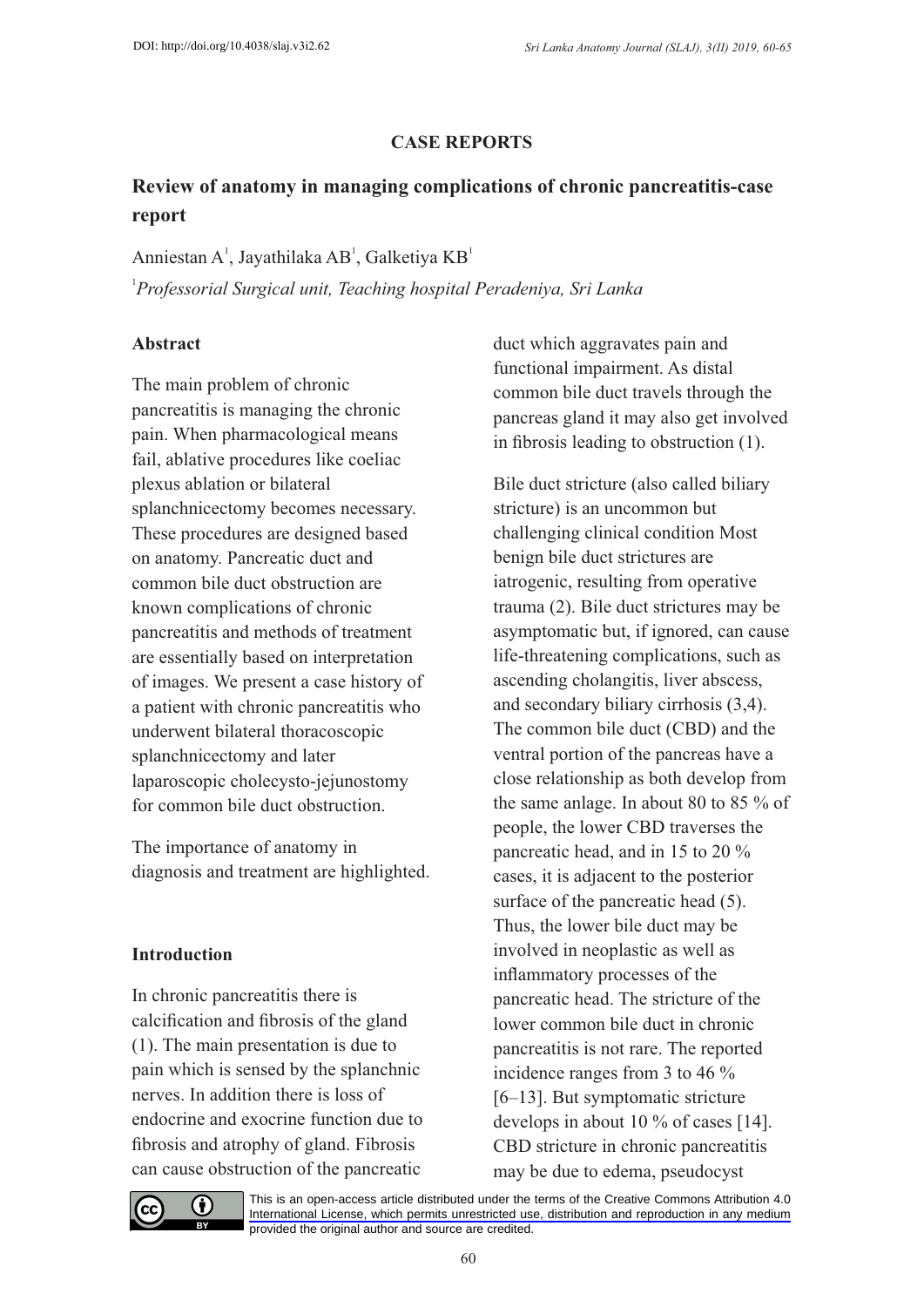formation, and encasement of the bile duct by fibrous processes. Management of such stricture is a matter of controversy. Once the patient develops symptoms related to biliary obstruction, some form of biliary drainage is necessary (15-17). Options for biliary drainage include endoscopic stenting and operative bypass (18). Stricture resolution was observed in the long term in 12 to 38 % of patients (19-23). In the long run, two thirds of the patients require surgical intervention for persisting stricture after stent removal. Repeated stent changing or use of metallic stent for this benign disease is associated with numerous hospital admissions and substantial morbidity. Currently, stenting is at best a temporizing procedure particularly for cholangitis. On the other hand, surgery offers long-term relief of symptoms related to biliary obstruction. So, surgery is the best option in goodrisk patients, keeping endoscopic stenting for patients with serious comorbid conditions or those unwilling to undergo surgery.

Management of pancreatic pain is challenging, many not responding to oral analgesics and may get dependent to narcotics. In such situations splanchnicectomy provides satisfactory and long standing pain relief (24).

We present a case report of patient who underwent thoracoscopic splanchnicectomy for relief of pain and subsequently laparoscopic cholecystojejunostomy for obstructive jaundice. In both interventions understanding anatomy is the key for successful performance of procedure.

## **Case Report**

38 year old male presented with episodic severe epigastric pain during past six months. He also had dyspeptic symptoms during past ten years. Analyzing symptoms anatomically pain has to be from a foregut structure. As the pain was radiating to back with relief from bending forwards it was more suggestive of pancreatic origin. He had diabetes which too favored chronic pancreatitis. He was used to consume alcohol a known etiological factor. Examination was unremarkable except mild epigastric tenderness. Ultra-sound scan of abdomen revealed chronic pancreatitis. Contrast enhanced computerized tomogram(CECT) confirmed the diagnosis. His pain was treated with multiple analgesics.

As the response to analgesics was poor he was planned for bilateral thoracoscopic splanchnicectomy. At thoracoscopy anatomy of the splanchnic nerves were identified. Nerve trunks were divided with diathermy hook. This provided a good pain relief with reduction for need of analgesics.

About one year later he presented with obstructive jaundice. Most likely anatomical site of the extra-hepatic bile duct obstruction was the intrapancreatic part due to fibrosis by chronic pancreatitis, which was confirmed by imaging. Placement of a stent via the ampulla of Vater was attempted by endoscopically which failed. Therefore a biliary by pass was planned. Looking at the anatomy of the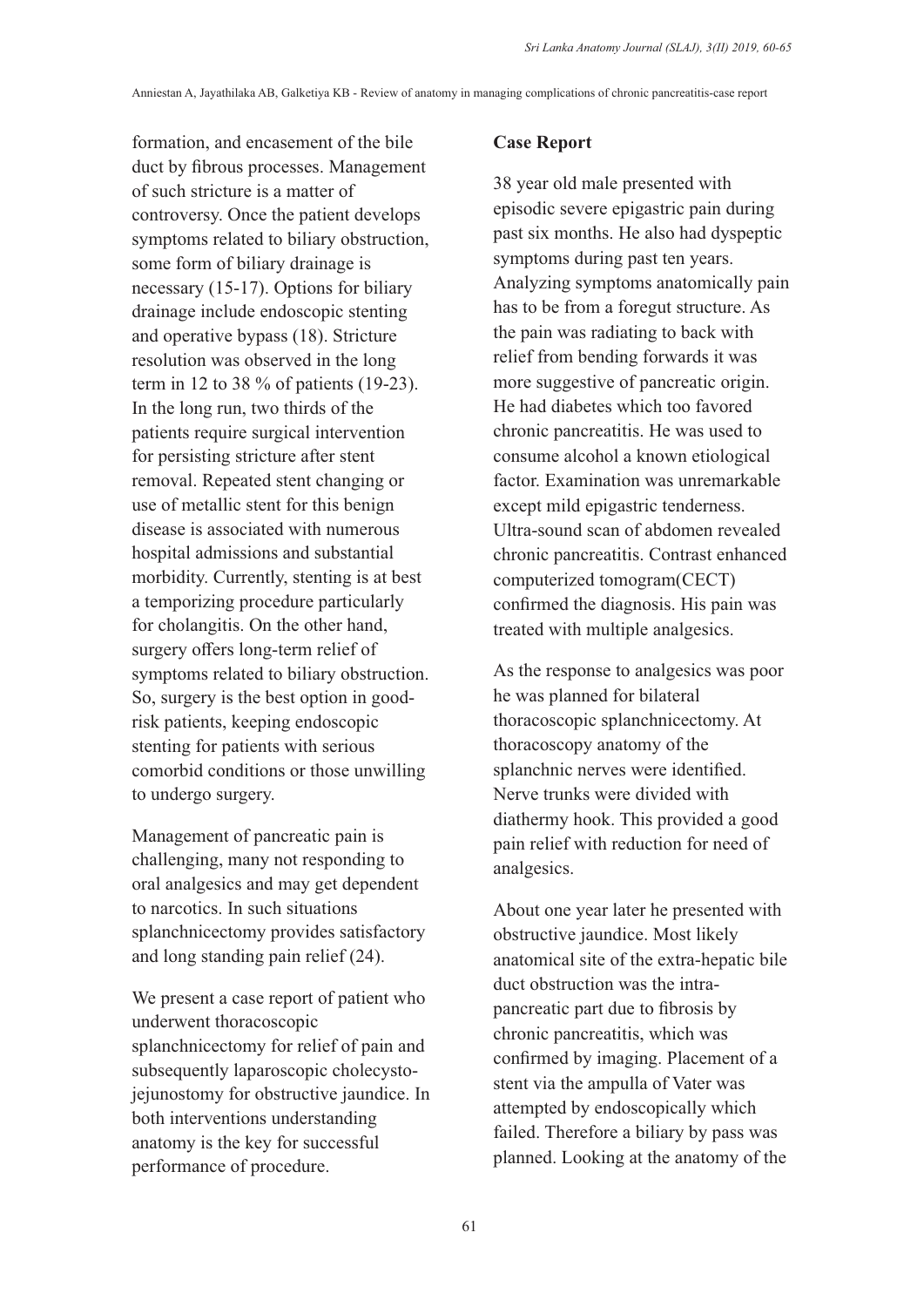obstructed system on CECT it was decided to perform a cholecystojejunostomy, laparoscopically. At laparoscopy transverse colon was lifted up to identify the duodeno-jejunal flexure and jejunum traced down to identify a suitable loop. A loop cholecysto-jejunostomy was performed.

# **Discussion**

Management of pain in chronic pancreatitis is challenging. In patients with a poor response to pharmacological treatment nerve ablation procedures need to be considered (24). The options according to nerve supply are either coeliac plexus ablation or bilateral splanchnicectomy(25). In the patient presented the latter was selected and produced a good pain relief. By performing by thoracosocpy other than a huge reduction of morbidity of bilateral thoracotomy, identification of the splanchnic nerves is easy due to the magnified clear image (26).

Biliary strictures as a consequence of CP have long been recognized. After pseudocyst formation, bile duct stricture is the second most common complication in CP. It is most commonly found in chronic pancreatitis with inflammatory head mass or when there is dense calcification in the pancreatic head (27). Noninvasive imaging of the hepatobiliary tree is important in evaluating a patient with presumed biliary tract obstruction. Ultrasonography will demonstrate bile duct obstruction in 80 % of cases (28).

The definitive evaluation of biliary obstruction can be done by cholangiography. ERCP or MRCP can outline both the pancreatic duct and bile duct. ERCP is more important when endoscopic stenting and brush cytology are required. Asymptomatic patients can be managed conservatively and monitored by 6-monthly liver function tests and biliary ultrasound. As there is no reliable means for predicting progression to secondary biliary cirrhosis (3), biliary drainage is indicated when the patients have symptomatic biliary stricture. Biliary drainage can be achieved by ERCP with stenting, percutaneous transhepatic biliary drainage, or surgery. Long-term success rate of surgery (failure rate  $\leq$ 3 %) is much higher than that in endoscopic stenting (29). So, we think that surgery should be offered to all good-risk patients with symptomatic biliary obstruction. In the patient discussed ERCP and stent insertion failed and cholecystojejunostomy was done.

#### **Conclusion**

Anatomy plays a key role in making a clinical diagnosis, interpretation of anatomy and surgical treatment which is illustrated by the patient who had chronic pancreatitis and needed surgical treatment for relief of pain and obstructive jaundice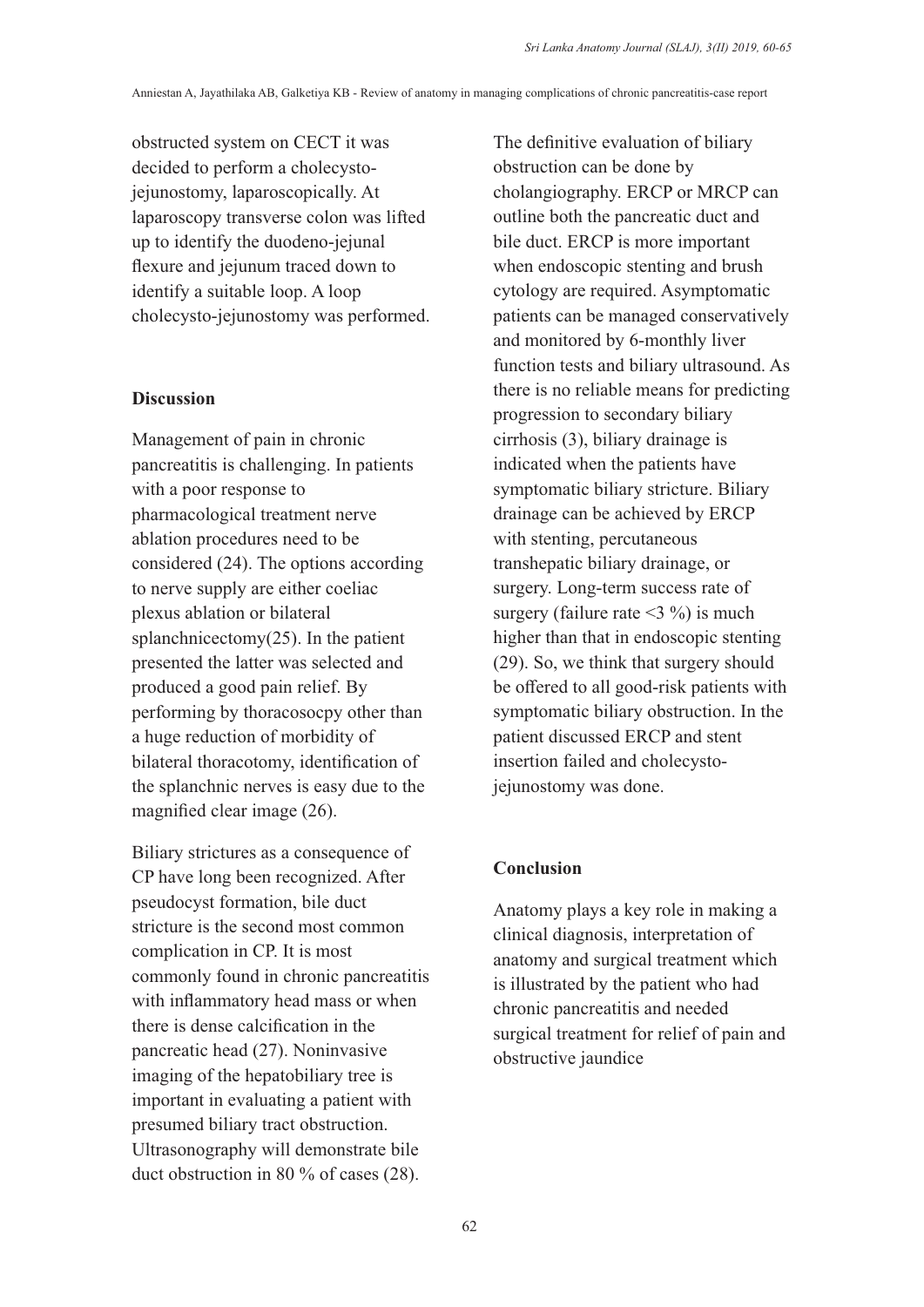#### **Correspondence**

Professor K. B Galketiya, Consultant Surgeon, Surgical professorial unit, Teaching Hospital, Peradeniya. kbgalketiya@yahoo.com

## *References*

- 1. Aghani, Elham.(2015). Introduction to Pancreatic Disease: Chronic Pancreatitis. *Pancreapedia: Exocrine Pancreas Knowledge Base*, DOI: 10.3998/panc.2015.3
- 2. Vecchio R, Ferrara M, Pucci L, Meli G, Latteri S. [Treatment of iatrogenic lesions of the common bile duct] [Italian]. *Minerva Chir*. 1995 Jan-Feb. 50(1-2):29-38.
- 3. Hanau LH, Steigbigel NH. Acute (ascending) cholangitis. I*nfect Dis Clin North Am*. 2000 Sep. 14(3):521-46
- 4. Astier P, Buckley JM, Peten EP, Dumas R, Delmont J. Long term treatment of biliary stricture due to chronic pancreatitis with a metallic stent. *Am J Gastroenterol*. 1999 Jul. 94(7):1947-8
- 5. Hollinshead WH. The lower part of the common bile duct: a review. Surg Clin North Am. 1957;37(4):939–952.
- 6. Yadegar J, Williams RA, Passaro E, Jr, Wilson SE. Common duct stricture from chronic pancreatitis.

Arch Surg. 1980;115(5):582–586. Doi 10.1001/archsurg.1980. 01380050 012004.

- 7. Stabile BE, Calabria R, Wilson SE, Passaro E., Jr Stricture of the common bile duct from chronic pancreatitis. Surg Gynecol Obstet. 1987;165(2):121–126.
- 8. Huizinga WK, Thomson SR, Spitaels JM, Simjee AE. Chronic pancreatitis with biliary obstruction. Ann R Coll Surg Engl. 1992;74(2):119–125.
- 9. Petrozza JA, Dutta SK. The variable appearance of distal common bile duct stenosis in chronic pancreatitis. J Clin Gastroenterol. 1985;7(5):447–450. doi: 10.1097/00004836-198510000- 00018.
- 10. Aranha GV, Prinz RA, Freeark RJ, Greenlee HB. The spectrum of biliary tract obstruction from chronic pancreatitis. Arch Surg. 1984;119(5):595–600. doi: 10.1001/archsurg.1984.0139017009 1018.
- 11. Afroudakis A, Kaplowitz N. Liver histopathology in chronic common bile duct stenosis due to chronic alcoholic pancreatitis. Hepatology. 1981;1(1):65–72. doi: 10.1002/hep. 1840010111.
- 12. Wisløoff F, Jakobsen J, Osnes M. Stenosis of the common bile duct in chronic pancreatitis. Br J Surg. 1982;69(1):52–54. doi: 10.1002/bjs.1800690117.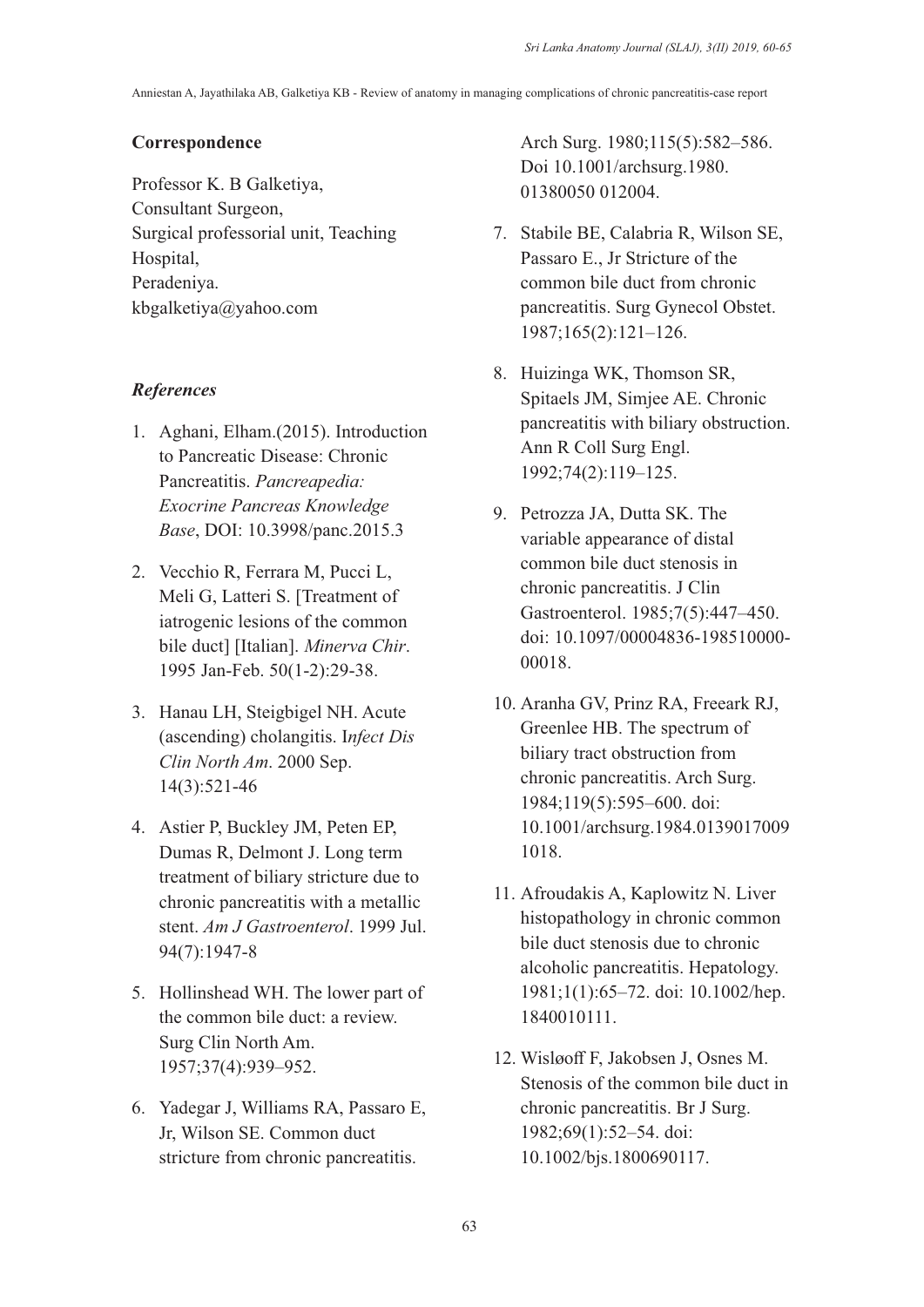- 13. Sand JA, Nordback IH. Management of cholestasis in patients with chronic pancreatitis: evaluation of a treatment protocol. Eur J Surg. 1995;161(8):587–592.
- 14. Eisen GM, Chutkan R, Goldstein JL, Petersen BT, Ryan ME, Sherman S, et al. Endoscopic therapy of chronic pancreatitis. Gastrointest Endosc. 2000;52(6 Pt1):843–848. doi: 10.1016/S0016- 5107(00)70221-5.
- 15. Sarles H, Sahel J. Cholestasis and lesions of the biliary tract in chronic pancreatitis. Gut. 1978;19(9):851–857. doi: 10.1136/gut.19.9.851.
- 16. Gregg JA, Carr-Locke DL, Gallagher MM. Importance of common bile duct stricture associated with chronic pancreatitis. Diagnosis by endoscopic retrograde cholangiopancreatography. Am J Surg. 1981;141(2):199–203. doi: 10.1016/0002-9610(81)90156-2.
- 17. Da Cunha JE, Bacchella T, Mott CB, Jukemura J, Abdo EE, Machado MC. Surgical treatment of biliary complications from calcifying chronic pancreatitis. Int Surg. 1984;69(2):149–154.
- 18. Lindsay A. Bliss Et al. Early surgical bypass versus endoscopic stent placement in pancreatic cancer. HPB. August 2016Volume 18, Issue 8, Pages 671–677
- 19. Devière J, Devaere S, Baize M, Cremer M. Endoscopic biliary

drainage in chronic pancreatitis. Gastrointest Endosc. 1990;36(2):96–100. doi: 10.1016/S0016-5107(90)70959-5.

- 20. Smits ME, Rauws EA, van Gulik TM, Gouma DJ, Tytgat GN, Huibregtse K. Long-term results of endoscopic stenting and surgical drainage for biliary stricture due to chronic pancreatitis. Br J Surg. 1996;83(6):764–768. doi: 10.1002/bjs.1800830612.
- 21. Farnbacher MJ, Rabenstein T, Ell C, Hahn EG, Schneider HT. Is endoscopic drainage of common bile duct stenoses in chronic pancreatitis up-to-date? Am J Gastroenterol. 2000;95(6):1466–1471. doi: 10.1111/j.1572-0241.2000.02078.x.
- 22. Kahl S, Zimmermann S, Genz I, Glasbrenner B, Pross M, Schulz HU, et al. Risk factors for failure of endoscopic stenting of biliary strictures in chronic pancreatitis: a prospective follow-up study. Am J Gastroenterol. 2003;98(11):2448–2453. doi: 10.1111/j.1572-0241.2003.08667.x.
- 23. Cahen DL, van Berkel AM, Oskam D, Rauws EA, Weverling GJ, Huibregtse K, Bruno MJ. Longterm results of endoscopic drainage of common bile duct strictures in chronic pancreatitis. Eur J Gastroenterol Hepatol. 2005;17(1):103–108. doi: 10.1097/00042737-200501000- 00019.